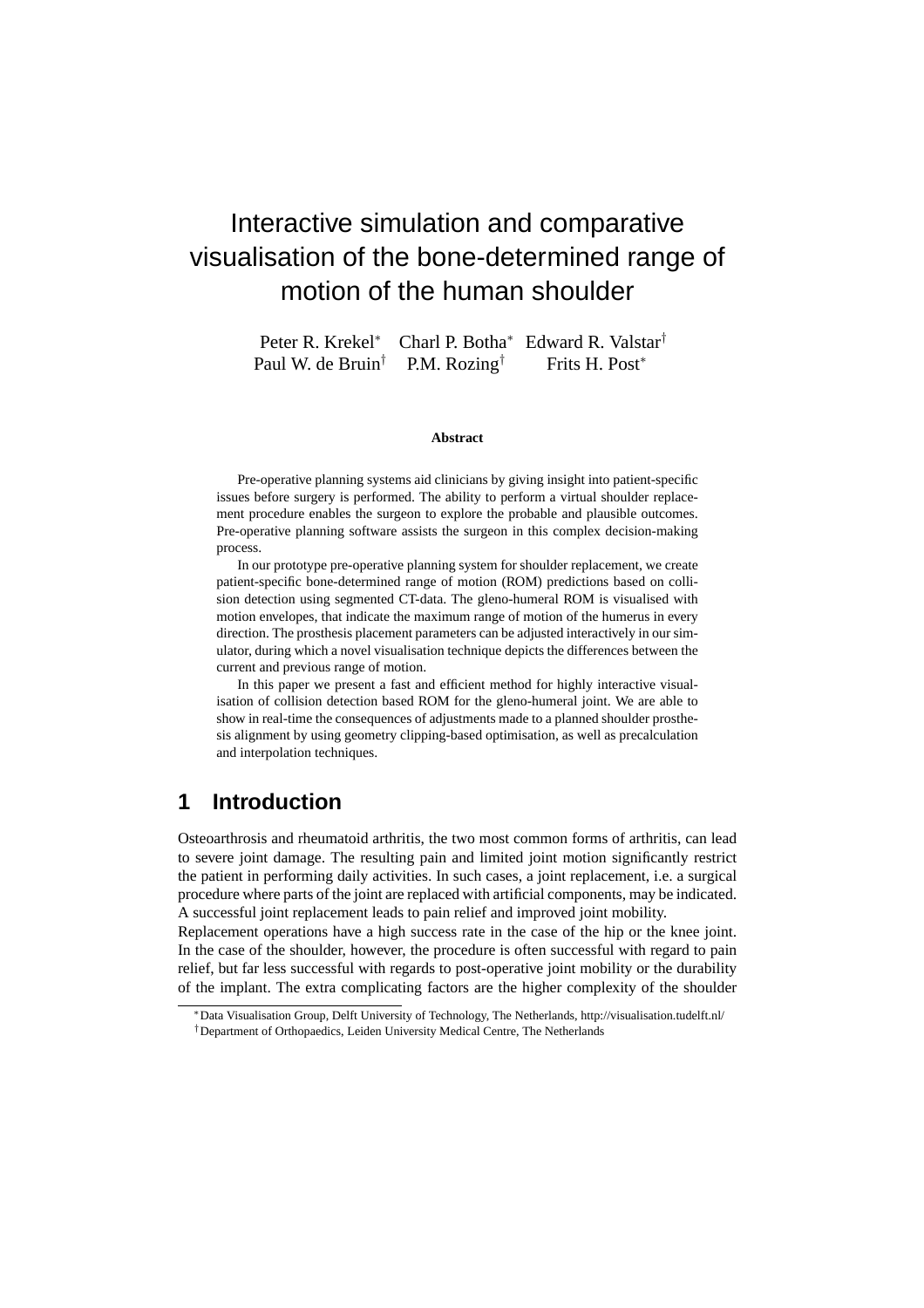

Figure 1: Illustration of a shoulder joint after total shoulder replacement.

joint and the limited field of view during surgery. Our primary motivation for developing a pre-operative planning system is to assist surgeons in performing the difficult shoulder replacement operation, and thereby helping to improve the success rate.

In a total shoulder replacement, the humeral head and the glenoid fossa are replaced with artificial components, as shown in Figure 1. The standard technique for planning a shoulder replacement is template-over-x-ray planning, which involves overlaying several transparent templates of different prostheses on radiographs of the shoulder to determine an appropriate prosthesis. However, the radiographs lack spatial information along the view direction, leading to visual ambiguities that complicate the planning. Our prototype shoulder replacement pre-operative planning system improves on this by allowing the surgeon to simulate the surgery in 3-D. Patient-specific information is extracted from a pre-operative CT scan. During the simulation, the system gives feedback on the surgeon's virtual surgery with regards to the predicted outcome of the operation.

An important aspect of this feedback is the interactive simulation and visualisation of the post-operative bone-determined range of motion of the patient's shoulder. This functionality allows the surgeon to experiment with different prosthesis implantation possibilities and see, in real-time, what the effect of the changes would be on the post-operative bonedetermined ROM. The interactive patient-specific ROM simulation and visualisation is the main subject and contribution of this paper.

The remainder of this paper is organized as follows: In section 2 we discuss existing work in the area of pre-operative arthroplasty simulation. Section 3 describes the simulation of bone-determined ROM for the gleno-humeral joint, followed by section 4 where visualisa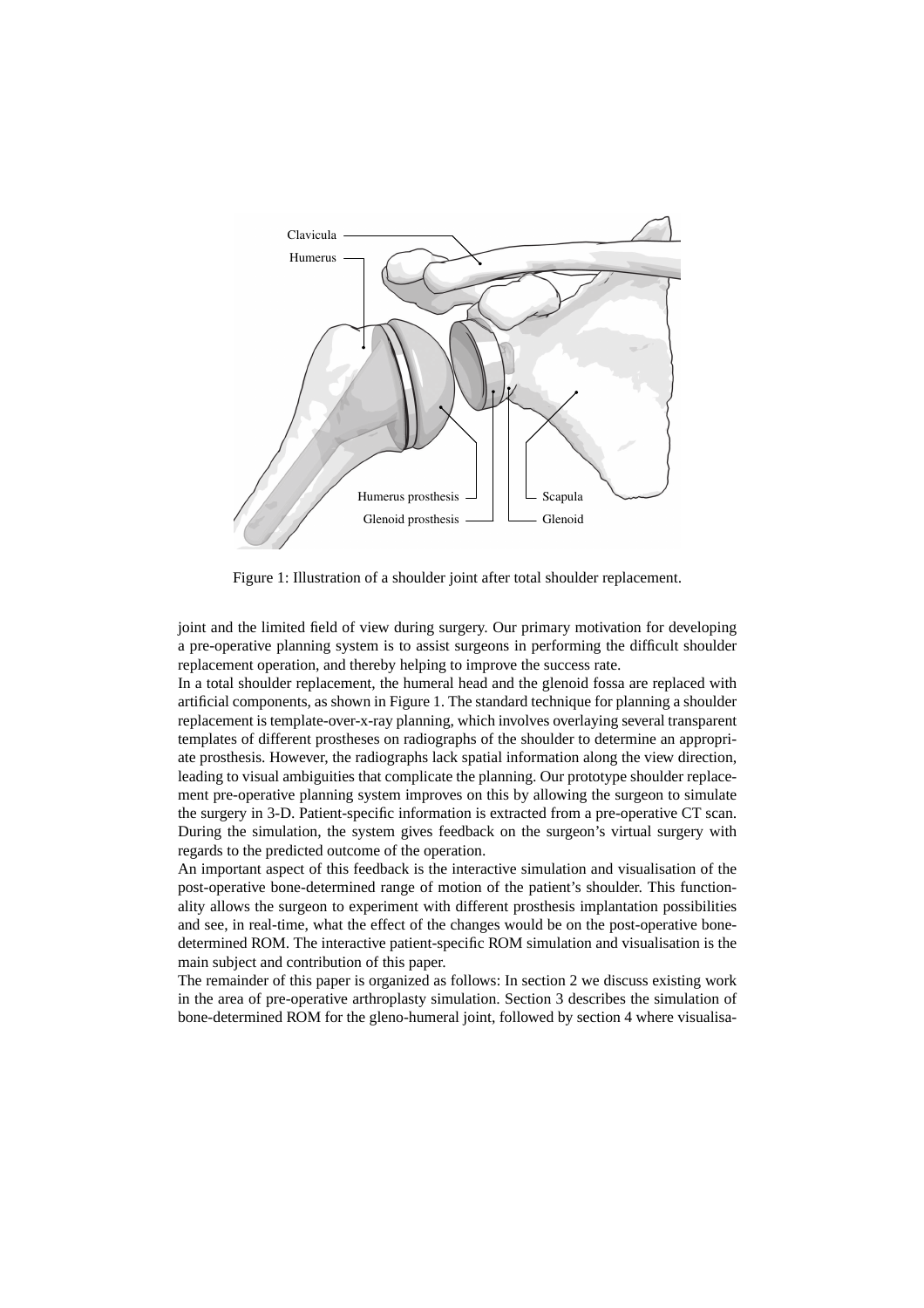tion of ROM envelopes and comparative ROM visualisation is discussed. In section 5 we explain the techniques we apply to enable fast updates of the comparative ROM visualisation, which greatly improves the interactivity of our simulator. We present our results in section 6, followed by our conclusions and discussion of future work in section 7.

## **2 Related Work**

A wide range of pre-operative planning systems exist, for example Hip-Op  $[LPO^+02]$ , HipNav [SJB+97] and BrainLAB's VectorVision<sup>1</sup>. However, to our knowledge no such specific planning system for the shoulder joint is available at this time. Probable factors here are the complexity and the relatively lower number of replacements of the shoulder joint.

Some research has been done on pre-operative ROM estimation for the hip joint. [JNSDG97] uses analytical modeling of the properties of implants to estimate both the ROM and the chance of dislocation, with bony impingement hardly playing a part. The approach of  $[RTE+98]$  resembles our approach more closely, by applying collision detection to the 3D problem of bony impingement. Their system is designed for osteotomy rather than joint replacement and only determines ROM for joint rotation along a single user-defined axis.

The goal of the Comprehensive Human Animation Resource Model (CHARM) project was "modelling a 3D solid human body part with its interior details and having physically based simulation of movements and deformations" [MIR]. The emphasis of this project was on animation, rather than patient-specific ROM prediction. For further reference, see [Mau99].

Lastly, the Delft Shoulder and Elbow Model (DSEM) [vdH94] is a complete musculoskeletal model of the shoulder and elbow joint that mainly focusses on muscle function and the involved forces and energy. However, the DSEM is not patient-specific and therefore not yet usable for pre-operative planning.

# **3 ROM simulation**

In order to calculate the ROM using a segmented CT dataset, we implemented a simplified bio-mechanical model of the gleno-humeral joint. A generally accepted hypothesis is that the gleno-humeral joint can be approximated by a ball-joint [MvdHRR98, vdGVBV02]. We combined this model with collision-detection on surface models of the skeletal structures in the patient's shoulder.

The surface models are extracted from CT data using the segmentation techniques described in chapter 4 of [Bot05]. With this approach, it is possible to extract accurate and topologically correct surfaces describing the skeletal structures of the shoulder from CT data. The techniques are also able to cope with arthritic shoulders where joint space narrowing has occurred or the bone density has been affected. Conventional techniques, such

<sup>1</sup>http://www.brainlab.com/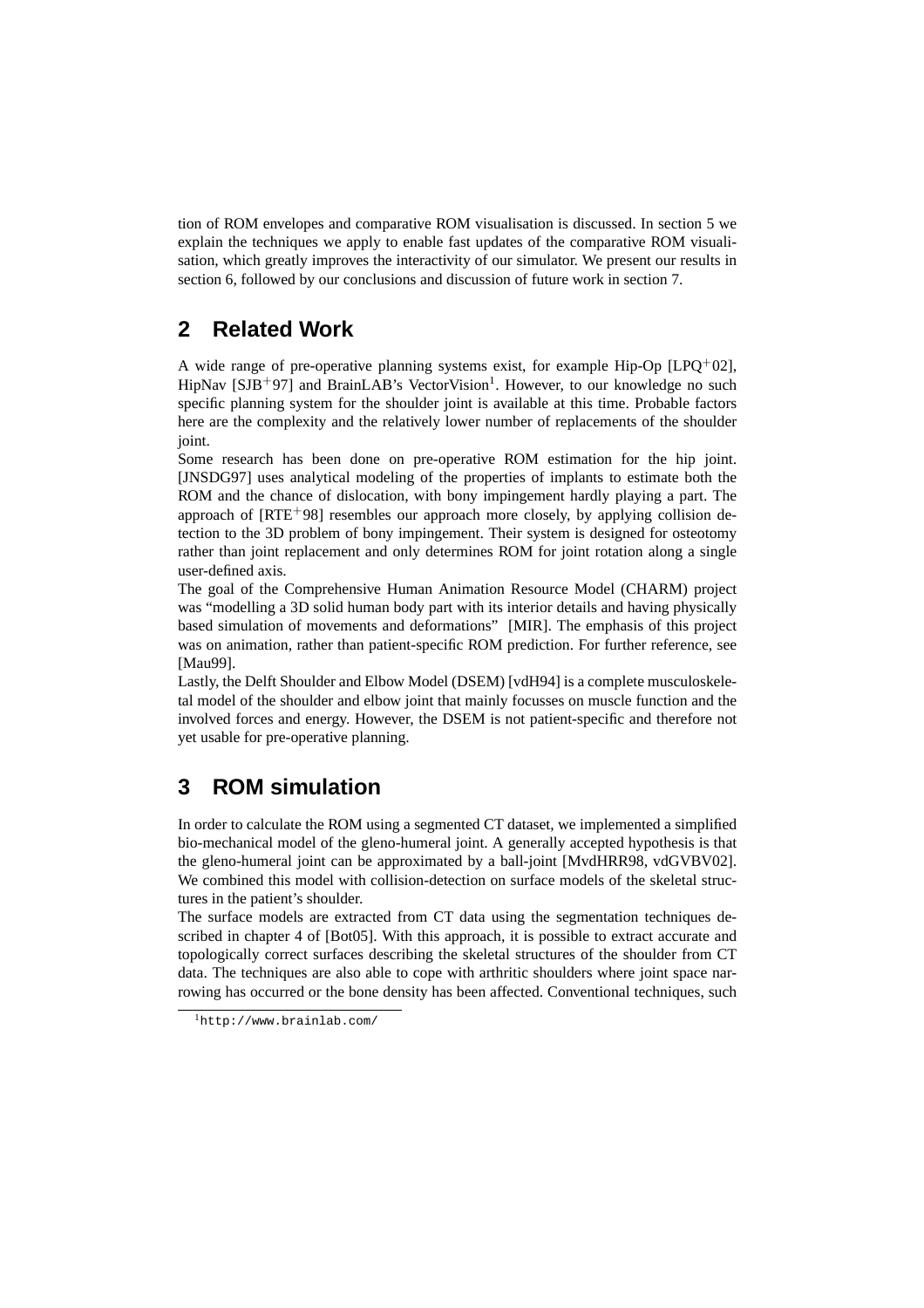

Figure 2: A schematic representation of the humerus and its rotational axes. As can be seen in this image, the additional range of motion as the result of endo/exorotation is related to δ, the distance between the medial axis of the humerus and the vertical axis through the center of rotation.

as double thresholding followed by region growing, do not work in such cases. Shoulder replacement patients often suffer from both these symptoms.

During interactive simulation, we do not take into account rotation around the medial axis of the humerus, i.e. endo/exorotation, thereby reducing the number of degrees of freedom from three to two and greatly speeding up the simulation. This is a reasonable simplification for the following reasons:

- For a healthy joint, the amount of ROM gained as a result of endorotation and exorotation is only discernible in the upper extremes of the gleno-humeral joint. During abductive arm movements, exorotation of the humerus is a common response to be able to reach higher, though most of that particular ROM increase is coming from the scapulo-thoracic joint.
- The maximum achievable ROM increase due to exorotation is relatively small. It is related to the offset of the medial axis of the humerus in relation to the center of rotation, as can be seen in Figure 2.
- Our simulation gives a conservative estimate of the shoulder ROM.

For testing purposes, we have included functionality in our simulator to determine and visualise the extra range of motion gained by a single, adjustable exorotation angle. This enabled us to confirm the above-stated assumptions.

The center of rotation of the gleno-humeral joint is defined by the diameter of the humeral prosthesis, which has a spherical head. Therefore, adjustments made to the prosthesis also affect the center of rotation. For initial placement of the humeral prosthesis, we have implemented a sphere-fitting method. This entails that a sphere is fit over the humeral head to approximate the ideal center of rotation, while continuously giving feedback on how much of the sphere surface is near or touching the humerus surface.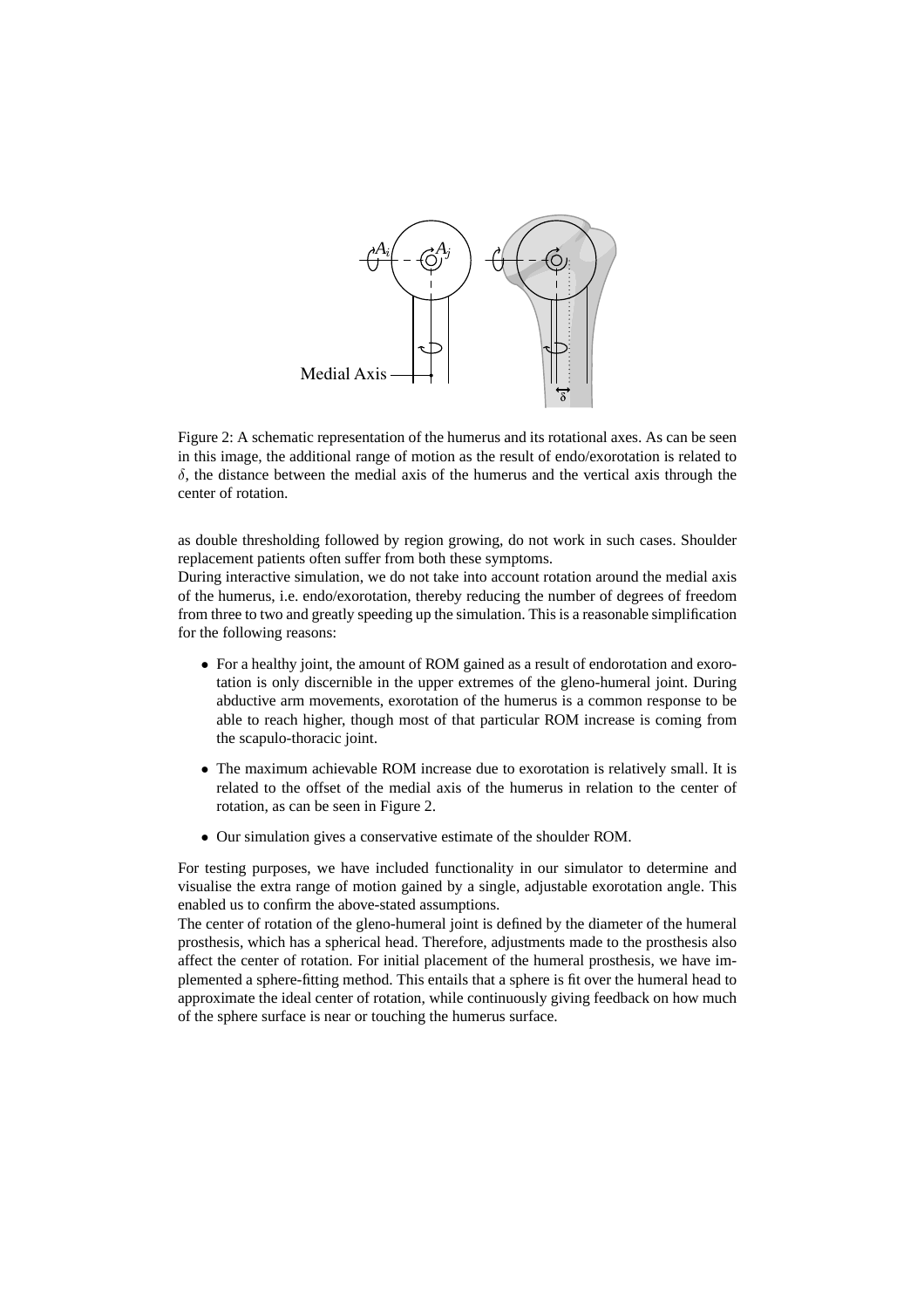Additionally, our simulator is capable of handling hemi-protheses, which is a prosthesis without a glenoid component, and reversed prostheses, where the spherical component is placed at the glenoid. For the latter, the center of rotation is situated more inward.

For all prostheses, the ROM envelopes are constructed in the following way. The humerus is aligned with an initial orientation, which will be the starting alignment for all iterations. The simulation consists of two nested iterations. During the outer iteration, the humerus is rotated around the axis marked with  $A_i$  in figure 2. Note that axis  $A_j$  rotates along with  $A_i$ . At each rotation, the maximum possible orientation of the humerus around axis  $A_j$  is found by making use of a binary search. By repeatedly dividing the search interval in half, our ROM determination executes in  $O(\log n)$ , where *n* relates to the effective resolution of the end result of the binary search. Whenever colliding polygons are detected, we reverse the search direction. After an evaluation of available collision detection libraries [Kre05], we selected the Optimized Collision Detection library, or OPCODE [Ter01]. OPCODE is a fast and accurate collision detection library based on memory-optimised bounding-volume hierarchies and most suitable for our particular problem domain. The pseudo-code version of the ROM determination procedure can be seen in Algorithm 1. The algorithm is also explained in Figure 3. For every change in the planning, the complete ROM has to be recalculated.

For hemi-protheses an extra step is required. The humeral head should make contact with the glenoid at all times. Therefore, the humerus has an additional binary search iterator for a translational component as well, rather than just for the rotational extremes. This is not necessary for total shoulder prostheses, as we are targeting conformal prostheses, where the diameters of the glenoid and humerus components are equal. However, using the hemiprosthesis modelling functionality, our system should be able to simulate non-conformal prostheses as well.

#### **4 Visualisation**

Once all directions of our ROM envelope have been probed for their maximum angles, we can begin constructing the ROM visualisation. We draw lines between the center of rotation and an arbitrary point within the end of the shaft of the humerus, and then transform these lines according to their respective maximum angles. The resulting envelope is shown in Figure 4.

For each change made to the virtual prosthesis placement by the surgeon, a new ROM envelope is calculated. This enables the surgeon to visualise directly the complete shoulder range of motion for a particular set of operational parameters. Being able to see the envelope update in real-time as changes are being made, helps the surgeon to investigate the effect of even small changes to the planned operation.

Several parameters that define the placement of the humerus prosthesis can be adjusted during the interaction. First of all, the cutting plane at the humeral head can be translated along its normal, as well as rotated around two axes perpendicular to the normal. Also, the position of the humerus prosthesis relative to the humerus can have a small offset in any direction within the cutting plane. These adjustments are also illustrated in figure 6.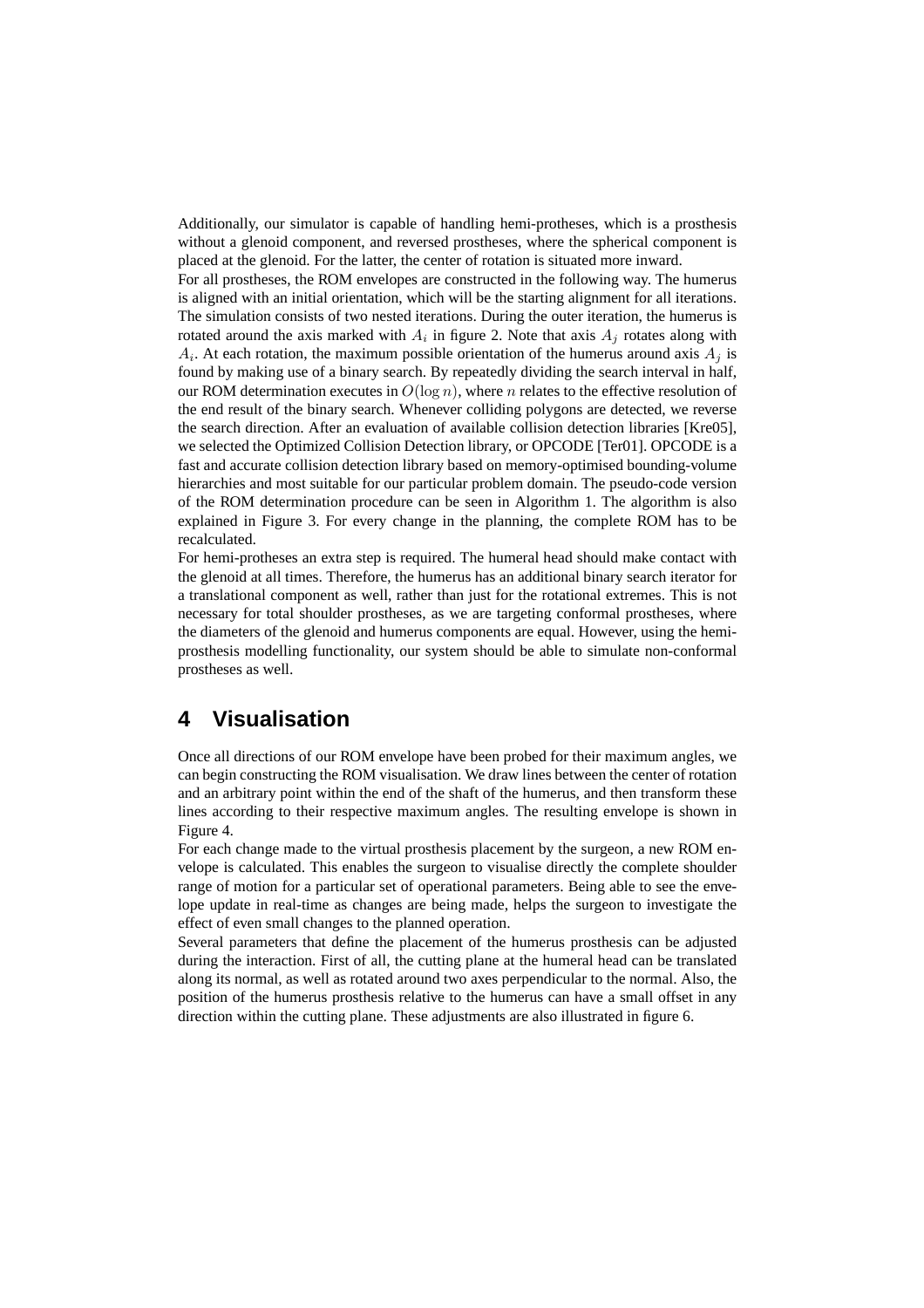| Algorithm 1 The ROM determination algorithm.                                                                       |                                                                                           |  |
|--------------------------------------------------------------------------------------------------------------------|-------------------------------------------------------------------------------------------|--|
| function DetermineROM(resolution, angle, angle_increment)                                                          |                                                                                           |  |
| $i \leftarrow 0$                                                                                                   |                                                                                           |  |
| while $i < 360$ do                                                                                                 |                                                                                           |  |
| $t$ _angle $\leftarrow$ angle                                                                                      |                                                                                           |  |
| $t$ _angle_increment $\leftarrow$ angle_increment                                                                  |                                                                                           |  |
| <b>while</b> (abs( <i>t_angle_increment</i> ) $> e$ ) <b>do</b><br>$\sqrt{e}$ is a threshold for t_angle_increment |                                                                                           |  |
| SetOrientation(0,0,0)                                                                                              | $\mathcal{N}$ Set the humerus to an initial orientation                                   |  |
| RotateZ( $(i/resolution)$ * 360)                                                                                   |                                                                                           |  |
| $RotateY(t\_{angle})$                                                                                              |                                                                                           |  |
| RotateZ( $-(i/resolution) * 360$ )                                                                                 |                                                                                           |  |
| <b>if</b> CDQuery( $)$ > 0 <b>then</b>                                                                             | $\mathcal{N}$ There are colliding polygons                                                |  |
| $t$ _angle_increment $\leftarrow$ -abs( $t$ _angle_increment)                                                      | // Make the increment negative                                                            |  |
| else                                                                                                               |                                                                                           |  |
| t_angle_increment $\leftarrow$ abs(t_angle_increment)                                                              | // Make the increment positive                                                            |  |
| end if                                                                                                             |                                                                                           |  |
| t_angle_increment $\leftarrow$ t_angle_increment $\times 0.5$                                                      | $\mathcal N$ Cut increment in half                                                        |  |
|                                                                                                                    | t_angle $\leftarrow$ t_angle+t_angle_increment // Add the increment to the previous angle |  |
| end while                                                                                                          |                                                                                           |  |
| AddToArray(t_angle)                                                                                                |                                                                                           |  |
| $i \leftarrow i + 360$ /resolution                                                                                 | $\mathcal{U}$ Proceed to the next direction                                               |  |
| end while                                                                                                          |                                                                                           |  |
| The ROM determination algorithm. The auxiliary function CDQuery returns the number of colliding                    |                                                                                           |  |

polygons. The parameters resolution, angle and angle increment are adjustable and define the number of envelope lines, the initial angle we use for our simulation and the increment we add to the previous angle at each iteration, respectively. Also, the search range depends on these three parameters.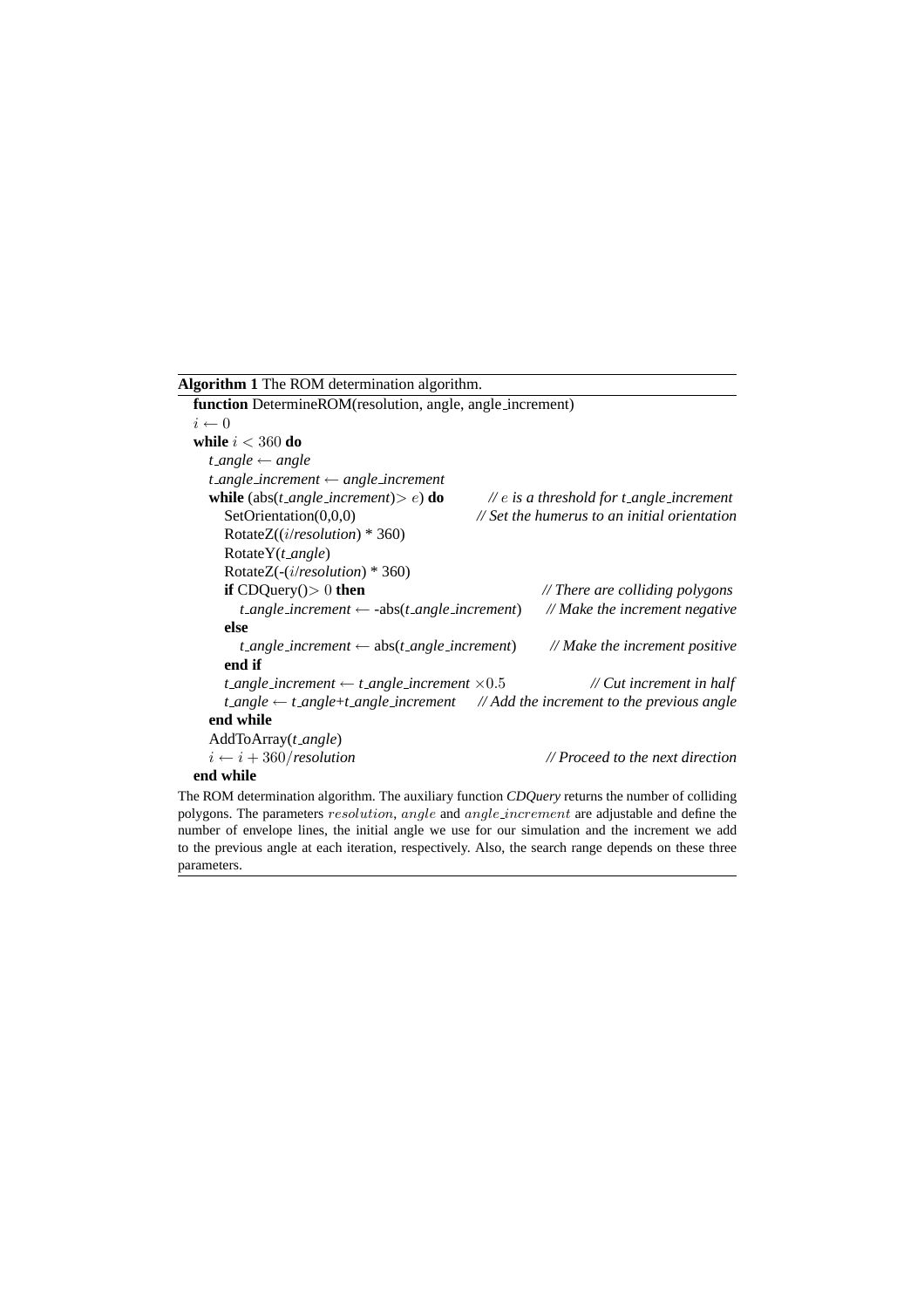

Figure 3: Binary search algorithm for one line of the ROM envelope. The blue humerus (a) represents the initial orientation. At each iteration, the increment is added to the previous angle (a, d, e) and halved. If colliding polygons are detected, the increment is preceded by a negation (b, c). If the increment is smaller than a certain threshold, the line is added to the envelope (f).



Figure 4: The visualisation of ROM by means of envelopes.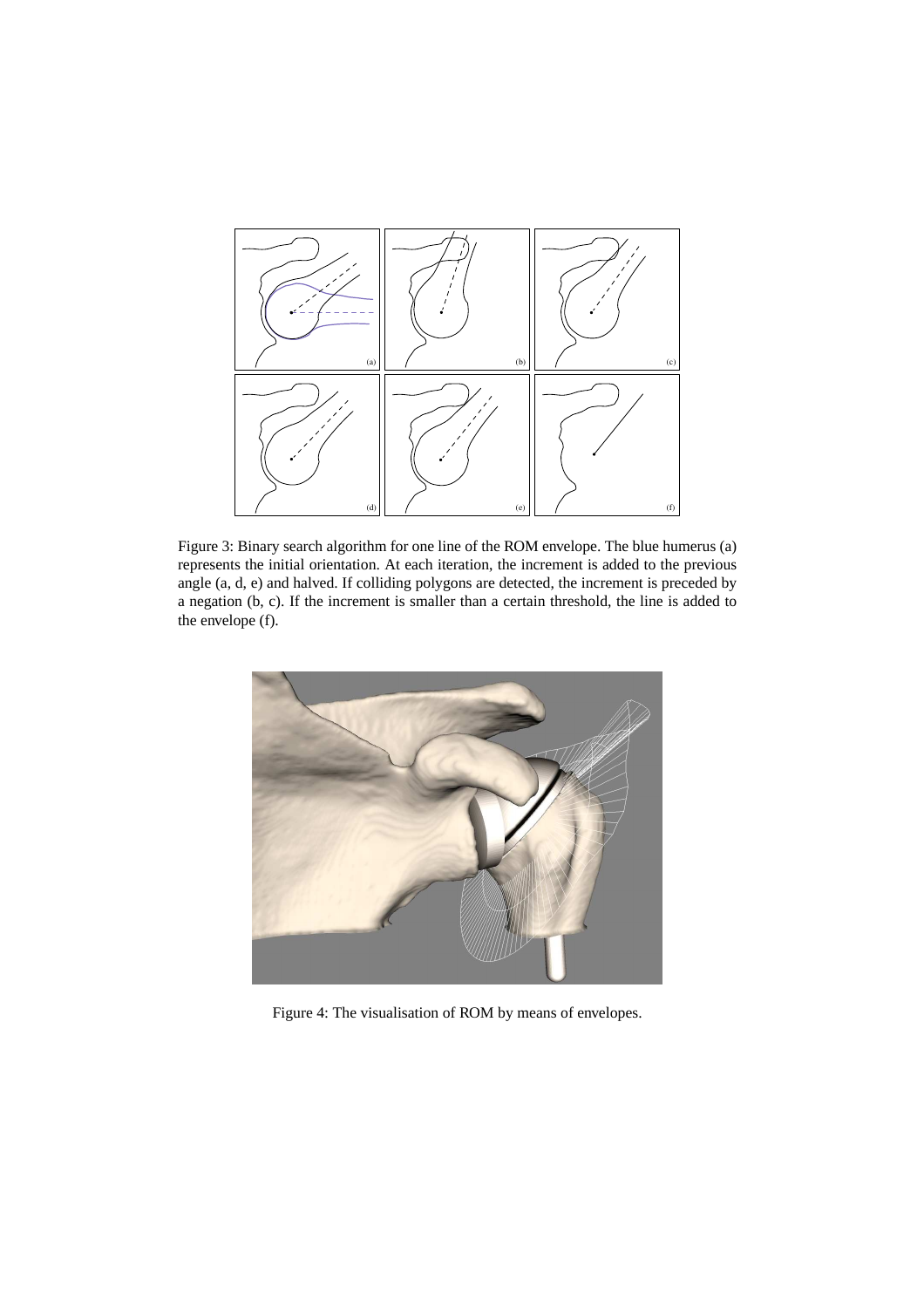

Figure 5: Comparative visualisation of two ROM envelopes. The first envelope is a previously determined ROM which was set as a reference envelope by the user. The second envelope is continuously updated for every adjustment applied to the prosthesis placement parameters.

Placement of the glenoid prosthesis is performed according to a method described in section 3.1 of [Bot05]. It is quite strictly constrained by the quality and the geometry of the scapula. Therefore, we focused on the alignment of the humeral prosthesis.

In order to facilitate this important investigation of the increase or decrease in range of motion that results from a particular change in the planning, we have implemented comparative visualisation functionality whereby the difference between two ROM envelopes can be explicitly visualised. The comparative visualisation is also updated in real-time as the surgeon interacts with the planning.

For two consecutive envelopes we depict improvements and deteriorations by connecting the lines with colored polygons. A red polygon denotes that the most recent envelope has a more limited ROM in that particular direction than the reference envelope, while a green polygon states the opposite. Additionally, the end points of the lines are connected with arrows, pointing towards the most recent envelope. The resulting visualisation is shown in Figure 5. The reference envelope can be set to the current or any previously determined ROM envelope at all times.

#### **5 Optimisation**

To support the interactive usage of our system, we focussed on decreasing the time required to display consecutive ROM envelopes during prosthesis placement adjustments. We have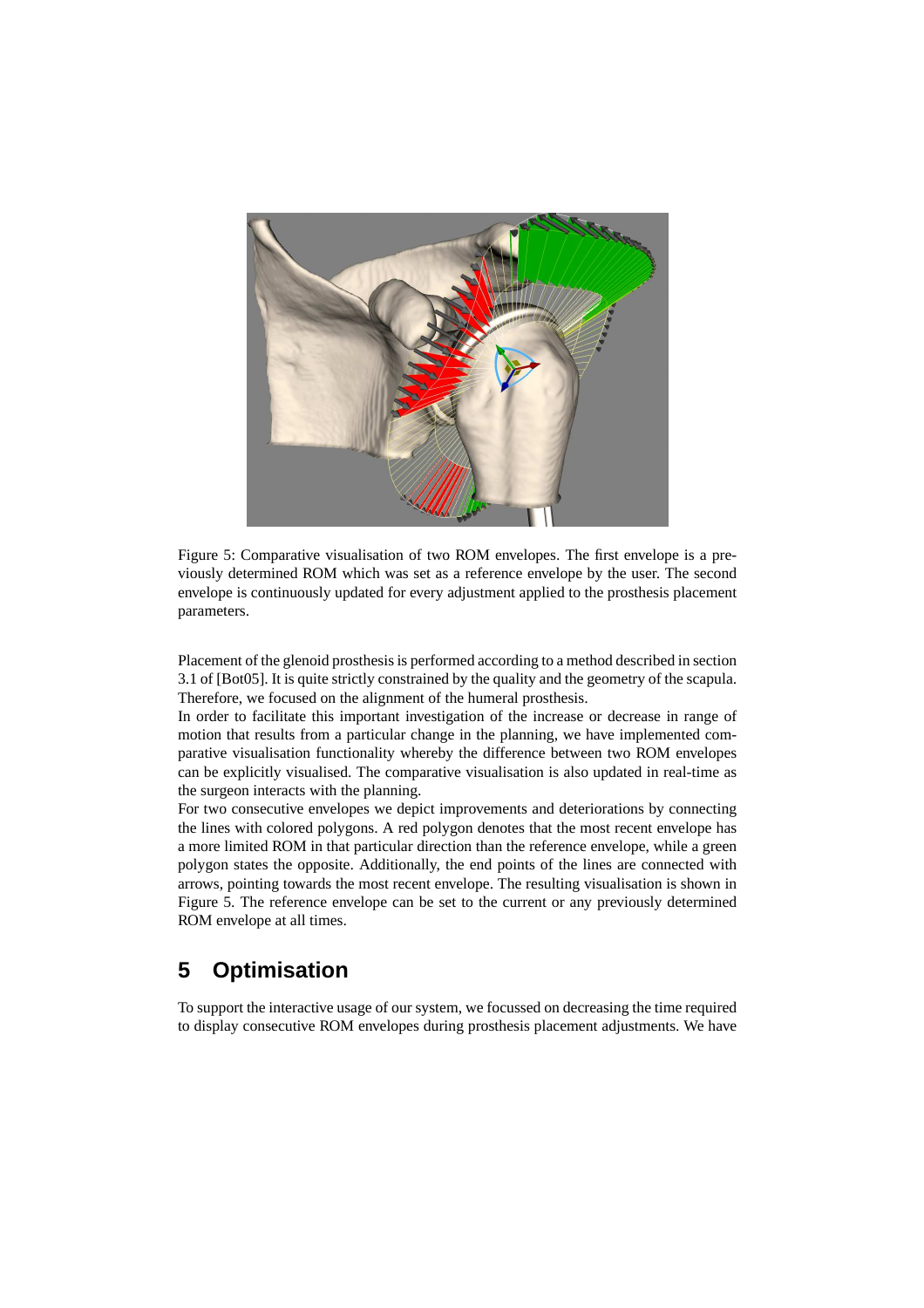

Figure 6: These are the possible placement adjustments, that are also systematically modified during precalculation. In (a) we see the humerus, which can be translated along the cutting plane. In (b) it is translated along the normal of the cutting plane. In (c) and (d) we see the two axes used for orientation changes. Note that all adjustments are applied to the humerus only, thereby changing its position relative to the prosthesis.

implemented two kinds of optimisations. Only one optimisation should be picked, depending on the intentions of the user. The first optimisation is based on precalculation and aims at a thorough exploration of the ROM for a single prosthesis. The second optimisation is based on geometry clipping and more suitable for comparison of the ROM of different prosthesis types. When no time is available for precalculation, this optimisation should be selected.

We describe both these optimisation methods in the following two subsections. In section 6, we show the results of performance and accuracy measurements on our simulator with and without optimisation.

#### **5.1 Precalculation and interpolation**

To ensure a satisfactory frame-rate, we optimised the simulation through precalculation and interpolation techniques. During the initialization phase, a variable number of ROM envelopes are precalculated. Depending on the resolution and ranges, this number can vary from 400 to as much as 2000. For a single orientation of the humerus prosthesis, we start by precalculating envelopes for translational adjustments along the cutting plane (see Figure 6a). This is then repeated for translational adjustments along the normal of the cutting plane (Figure 6b). Finally, the previous two steps are repeated for variations of the prosthesis orientation (Figure 6c and d).

Now that we have completed the precalculation step we can interpolate the ROM predictions at a high frame-rate, with only little accuracy loss. When the CPU is idle, the accurate ROM envelope can be calculated and replace the interpolated envelope with a smooth transition.

The drawback of this approach is that the precalculations only hold for a single type and size of a prosthesis. When the surgeon wants to compare the ROM of various prostheses for a particular dataset, precalculation will have to be done for each of those prostheses.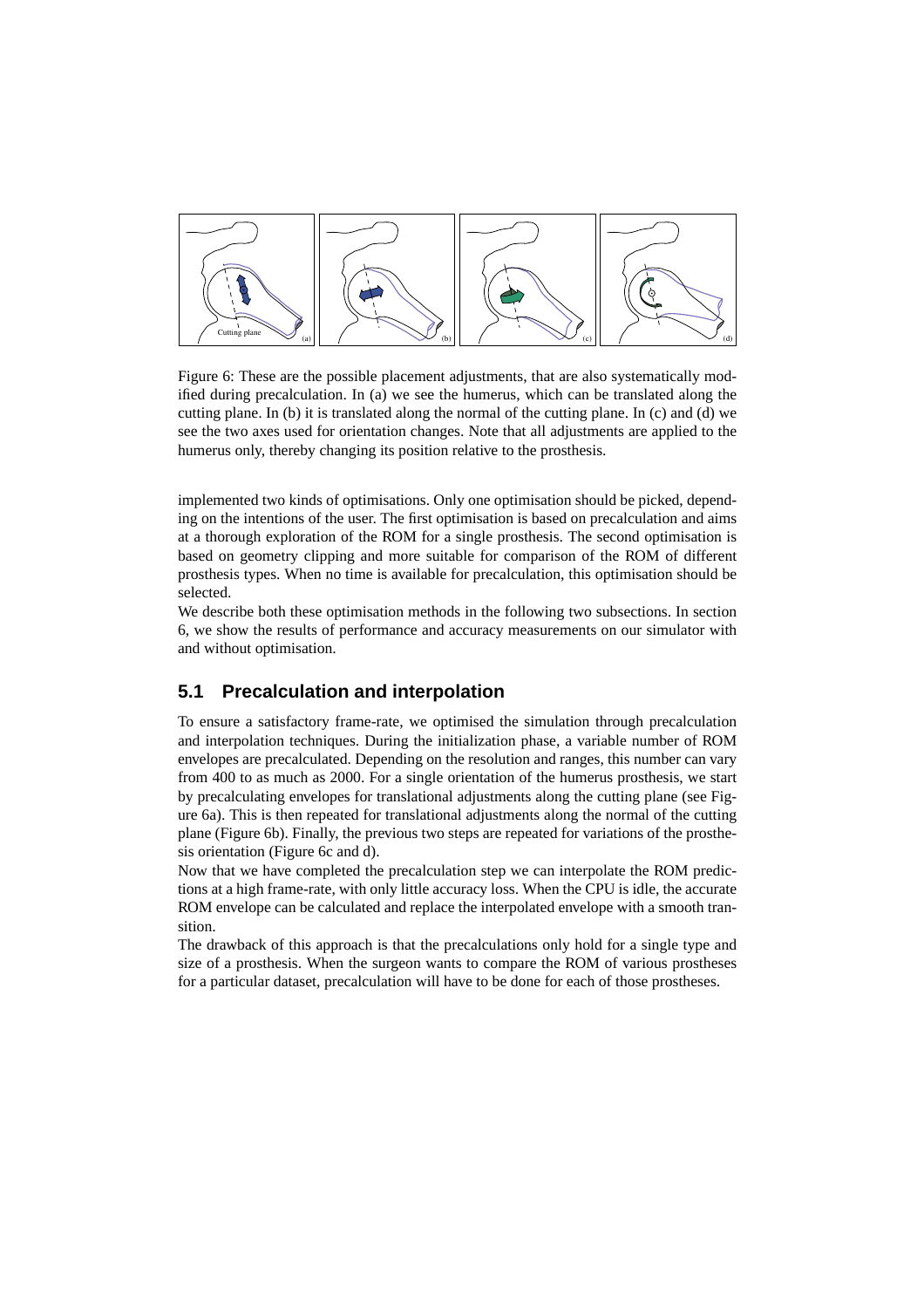#### **5.2 Collision Clipping**

For the concept of collision clipping, we differentiate between placement adjustments that require geometry adaptation (GA) and those that do not. Geometry adaptation is necessary for prosthesis placement adjustments that redefine the cutting plane, relative to the humerus (see Figure 6b, c  $&$  d).

A problem with geometry adaptation is that the bounding boxes hierarchy, which is used by the collision detection library, becomes outdated and needs to be rebuilt. This can take up to 3 seconds for high-density models, slowing down the simulation unacceptably.

Instead of performing collision detection queries on the clipped model of the humerus, we use the unclipped model. Thus, our collision detection queries may return collisions of polygons that would normally have been clipped. By adding an additional query to the algorithm, we can find out on which side of the cutting plane the colliding polygons are located. If they are on the same side of the cutting plane as the prosthesis, the collisions are ignored. Otherwise, the algorithm can terminate, since we only need one admissible collision to identify an unacceptable humerus alignment.

Another slow down is caused by the clipping of the humerus model itself. Because we have now separated the graphical representation from the collision detection algorithm, the humerus model does not necessarily have to be clipped, other than for graphical representation purposes. Therefore, we use a much faster graphics hardware geometry cutting plane instead of an accurate clipping algorithm.

#### **6 Results**

So far, the prototype system we developed has been tested on two in-vivo shoulder CT datasets of patients requiring total shoulder replacements, with more tests being planned. However, due to the consistent results generated by the specialised segmentation techniques, we do not expect much deviation from these results for other datasets.

An orthopaedic surgeon used our simulator and these datasets for prosthesis placement analysis and stated that the presented ROM estimations correlated with anticipated behaviour. We received positive feedback on the interactively updated comparative visualisations, which was experienced as both fast and intuitive.

The accuracy of the interpolation is dependent on the variable density of precalculated ROM envelopes. For this specific benchmark, we calculated the deviation between various different ROM envelopes that were calculated with and without optimisation. In total, the deviation was measured for 5000 ROM angles. The median deviation was  $0^{\circ}$ , the interquartile range (IQR) was  $0.15^{\circ}$  (0°  $-0.15^{\circ}$ ) and the maximum absolute deviation was 2.67°. This deviation is small enough to be justified by the significant interactive speedincrease gained through the optimisation.

We benchmarked the precalculation process as well as the interactive performance of our simulator on a Pentium 4 running at 2.66 GHz with 512 MB of RAM. The humerus model consisted of 50.000 polygons, while the scapula consisted of 155.000 polygons. Precalculation of 1782 complete ROM envelopes took 22 minutes. This has to be performed once per patient shoulder and can be integrated with the CT acquisition workflow.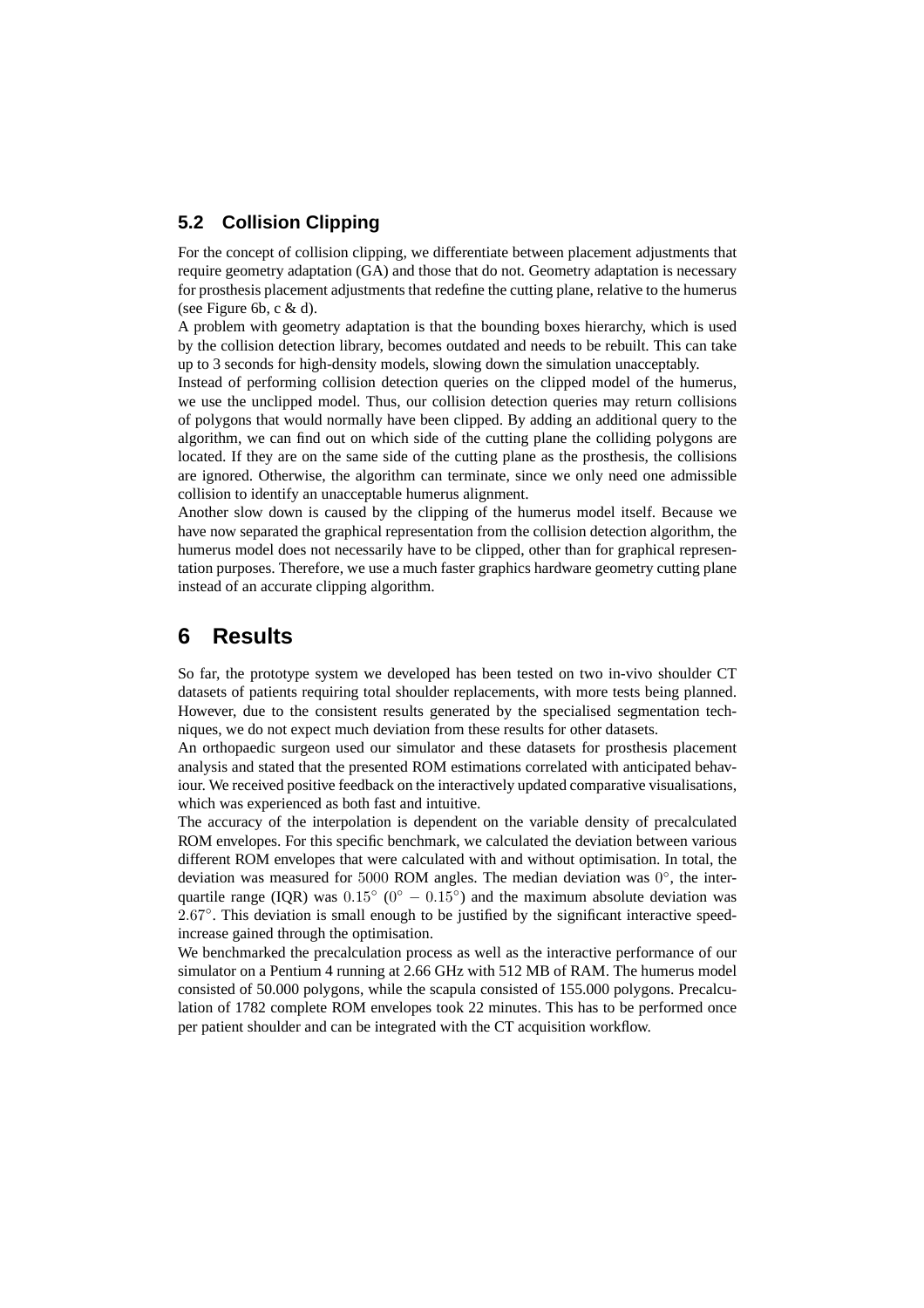|           | With rendering       |                      | Without rendering    |                     |
|-----------|----------------------|----------------------|----------------------|---------------------|
|           | no GA                | GA                   | no GA                | GA                  |
| no-opt    | 1.79                 | 0.27                 | 1.93                 | 0.30                |
| coll-clip | $2.38 \times 1.33$   | $2.22 \times 8.22$   | $2.70 \times 1.40$   | $2.69 \times 8.97$  |
| interp    | $19.23 \times 10.74$ | $10.81 \times 40.04$ | $388.7 \times 201.4$ | $374.4 \times 1248$ |

Table 1: Speed of simulation and rendering in updates per second. *no-opt*, *coll-clip* and *interp* are short for "no optimisation", "collision clipping" and "interpolation" respectively. *Collision clipping* refers to the measure documented in section 5.2. *Interpolation* refers to the measure documented in section 5.1. *GA* refers to "geometric adaptation" (see section 5.2). All performance figures are specified as updates per second, figures in parentheses refer to speedups relative to "no optimisation" performance.

Performance figures for the interactive ROM simulation are listed in Table 1. As can be seen, the speed increase due to collision clipping varies from a factor of 1.33 to 8.22 for normal usage of the simulator. The speed increase due to interpolation varies from a factor of 10.74 to 40.04. If we discard the graphical representation, the speed increase by interpolation gets as high as a factor of 1248. From these results we draw the following conclusions:

First, when no optimisation takes place, adjustments that require the geometry to be modified have a much lower update rate than other adjustments. This originates in the problem of geometry adaptation (described in section 5.2) and results in an update rate of 0.27 updates/s.

Second, the frame-rates of the aforementioned adjustments are substantially higher when we apply the collision clipping optimisation. This optimisation enables interactive usage of our simulator without any form of precalculation. Consequently, we can use this technique to explore and compare the ROM estimations for multiple types and sizes of prostheses.

Third, the speed increase for interpolated ROM envelopes without graphical feedback is extremely large. This can be ascribed to the interpolation process, which is far less computationally expensive than the accurate determination of a single ROM envelope. For unoptimised ROM calculations and collision clipping, hardly anything of the routine is changed when graphical feedback is disabled, explaining the poor speed increase for these categories.

We conclude from these results that both optimisations are very effective. Compared to interpolated ROM estimations, the frame-rate for real-time exploration with collision clipping is on the low side. Perhaps additional speed increase is possible if we use heavily decimated models or limit the search range to areas where problems are likely to occur. Nevertheless, the fact that collision clipping does not require precalculation steps, makes it a good alternative for precalculated ROM predictions.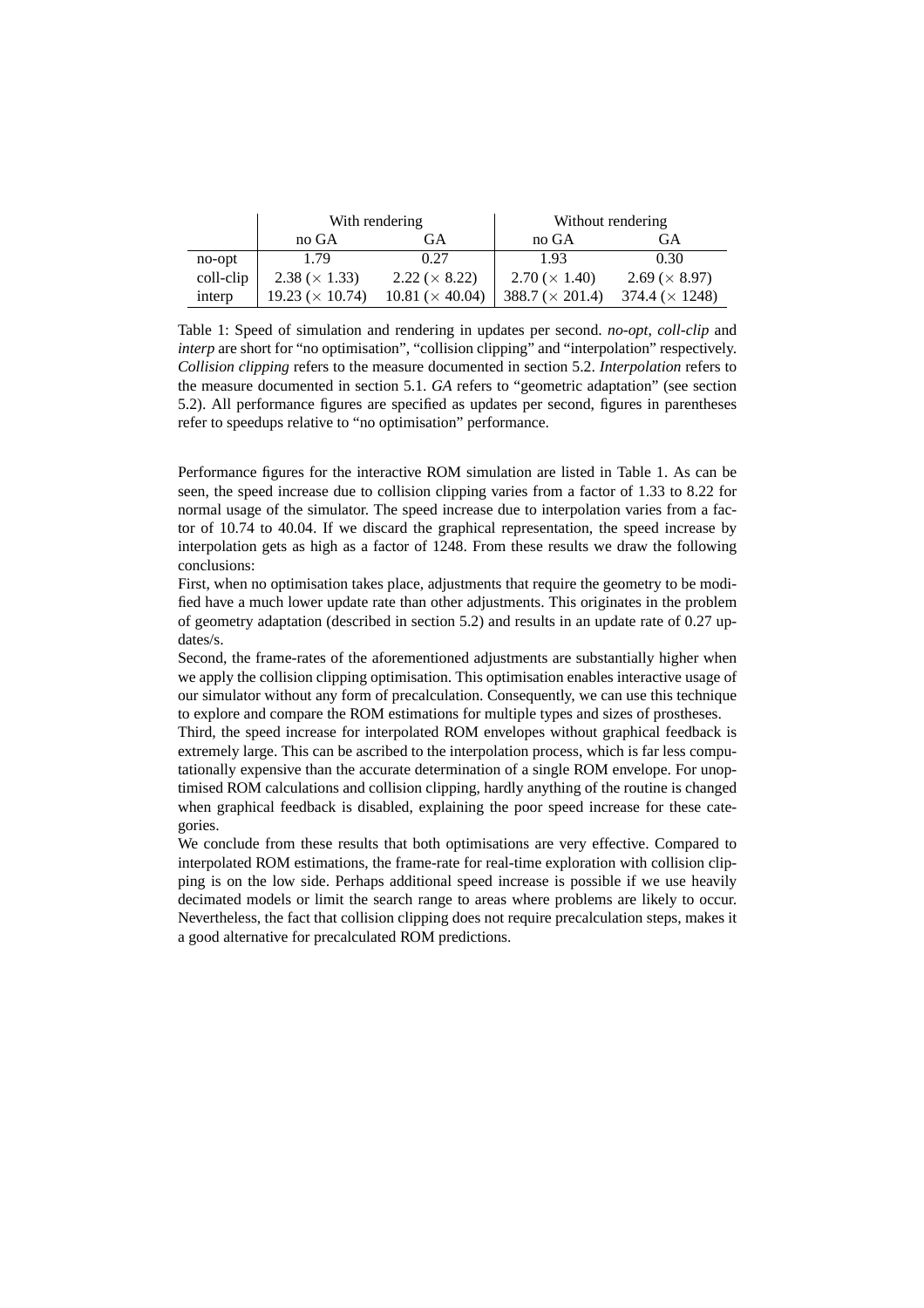## **7 Conclusions and Future Work**

In this paper we presented a practical technique for the calculation and visualisation of shoulder range of motion envelopes. We designed an extensive precalculation and interpolation scheme that enables the exploration of a shoulder replacement planning in real-time. For every change made by the surgeon during the pre-operative planning, the resulting range of motion can be interactively visualised. We also employ the graphics hardware clipping plane to achieve interactivity at a lower frame-rate, without the requirement of precalculation.

Because comparing different ROM envelopes is crucial for the evaluation of different preoperative choices, we implemented a comparative visualisation for ROM envelopes. The comparative visualisation can also be updated interactively and explicitly shows differences in mobility that result from the surgeon's actions during the pre-operative planning.

We performed measurements to show that the difference between interpolated and calculated ROM envelopes is relatively small. Speed measurements showed that the simulator is highly interactive when we apply precalculation and interpolation techniques.

The system we describe in this paper concerns bone-determined ROM, which provides feedback on the risk of impingement. We plan to extend this with information on the presence of muscle tissue, ligaments and cartilage. Alternatively, a model of these aspects could be used, such as the DSEM, described in section 2. While the model would greatly complement our impingement-based ROM system, it is not yet patient-specific [vdHVP+92]. Still, integration of the DSEM is under consideration for future work.

Our simulator is an important component of a pre-operative arthroplasty planning system for the shoulder joint [Bot05]. However, the presented techniques are generic and applicable to other joints as well, such as the hip and knee joint. With regard to the simulator, we will continue to add new functionality and refine existing features to better fit clinical practice, for example expansion of the prostheses database and improvement of user interface elements.

Finally, we plan to perform a validation study on cadaver shoulders, where motion limitation should correspond to the ROM estimations of our simulator.

#### **References**

- [Bot05] Charl P. Botha. *Techniques and Software Architectures for Medical Visualisation and Image Processing*. PhD thesis, Delft University of Technology, 2005. http://cpbotha.net/Publications/PhDThesis.
- [JNSDG97] B. Jaramaz, C. Nikou, D. Simon, and A.M. Di Gioia. Range of motion after total hip arthroplasty: Experimental verification of the analytical simulator. Technical Report CMU-RI-TR-97-09, Robotics Institute, Carnegie Mellon University, Pittsburgh, PA, February 1997.
- [Kre05] Peter R. Krekel. Collision detection for the pre-operative planning of shoulder arthroplasty. Technical report, Delft University of Technology, 2005.